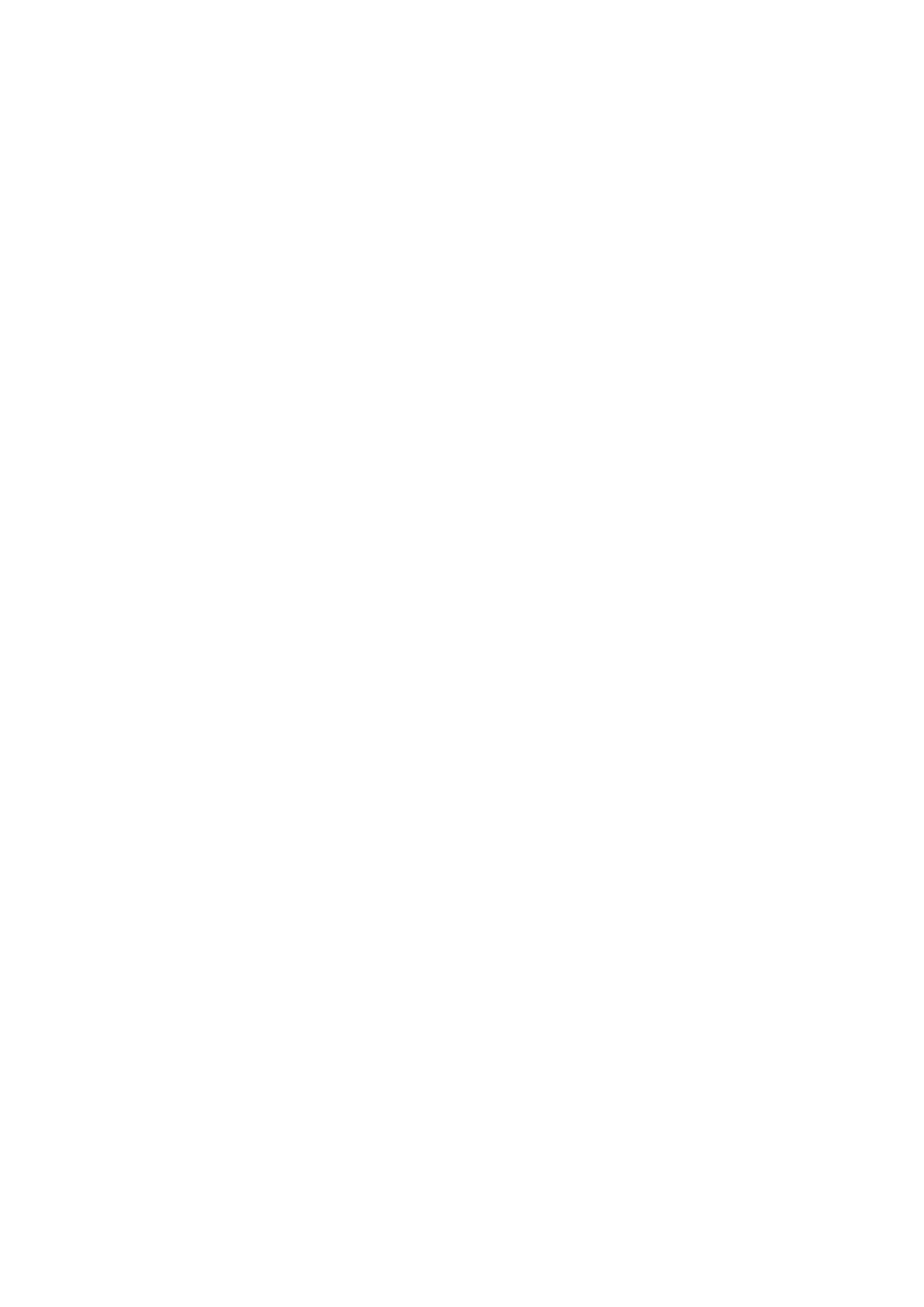#### **Introduction**

The Otago Regional Council has prepared Proposed Plan Change 5A (Lindis: Integrated water management) to the Regional Plan: Water for Otago. Proposed Plan Change 5A:

- Sets a management regime (allocation limits and minimum flow) for surface water and connected groundwater in the Lindis catchment;
- Sets a management regime (maximum allocation limits and take restrictions) for specified aquifers within the Bendigo-Tarras Basin (Ardgour Valley, Bendigo and Lower Tarras Aquifers);
- Maps the minimum flow catchment boundaries and monitoring site associated with the Lindis River in the B-series of the Water Plan maps; and
- Maps the boundaries of the Ardgour Valley, Bendigo and Lower Tarras aquifers and amends the boundaries of the Lindis Alluvial Ribbon Aquifer in the C-series map of the Water Plan.

This document should be read in conjunction with:

- Section 32 Evaluation Report; and
- Regional Plan: Water for Otago (operative as at 1 June 2015).

Amendments to the operative Regional Plan: Water for Otago as a result of Proposed Plan Change 5A are shown as follows: (additions underlined, deletions struck out).

Changes to the provisions of the operative Regional Plan: Water for Otago that are proposed under Plan Change 3C (Waiwera catchment minimum flow), Plan Change 4B (Groundwater allocation) and Plan Change 4C (Groundwater management: Cromwell Terrace Aquifer) are shown in this document in **blue***.*

Any person may make comments on this consultation draft. You may do so by sending written comments to the Otago Regional Council, or by telephone.

| Post to    | Otago Regional Council<br>Private Bag 1954<br>Dunedin 9054 |                                                                    |                                                                                   |  |
|------------|------------------------------------------------------------|--------------------------------------------------------------------|-----------------------------------------------------------------------------------|--|
| Fax to     | $(03)$ 479 0015                                            |                                                                    |                                                                                   |  |
| Email to   | policy@orc.govt.nz                                         |                                                                    |                                                                                   |  |
| Deliver to | Otago Regional Council                                     |                                                                    |                                                                                   |  |
|            | 70 Stafford Street<br>Dunedin                              | William Fraser<br><b>Building</b><br>Dunorling Street<br>Alexandra | The Station, First Floor<br>Cnr Shotover and Camp<br><b>Streets</b><br>Queenstown |  |
| Telephone  | (03) 474 0827; 0800 474 082                                |                                                                    |                                                                                   |  |

#### **Submissions will be received until 5pm on Friday 4 September 2015.**

Proposed Plan Change 5A (Lindis: Integrated water management) to the Regional Plan: Water for Otago

i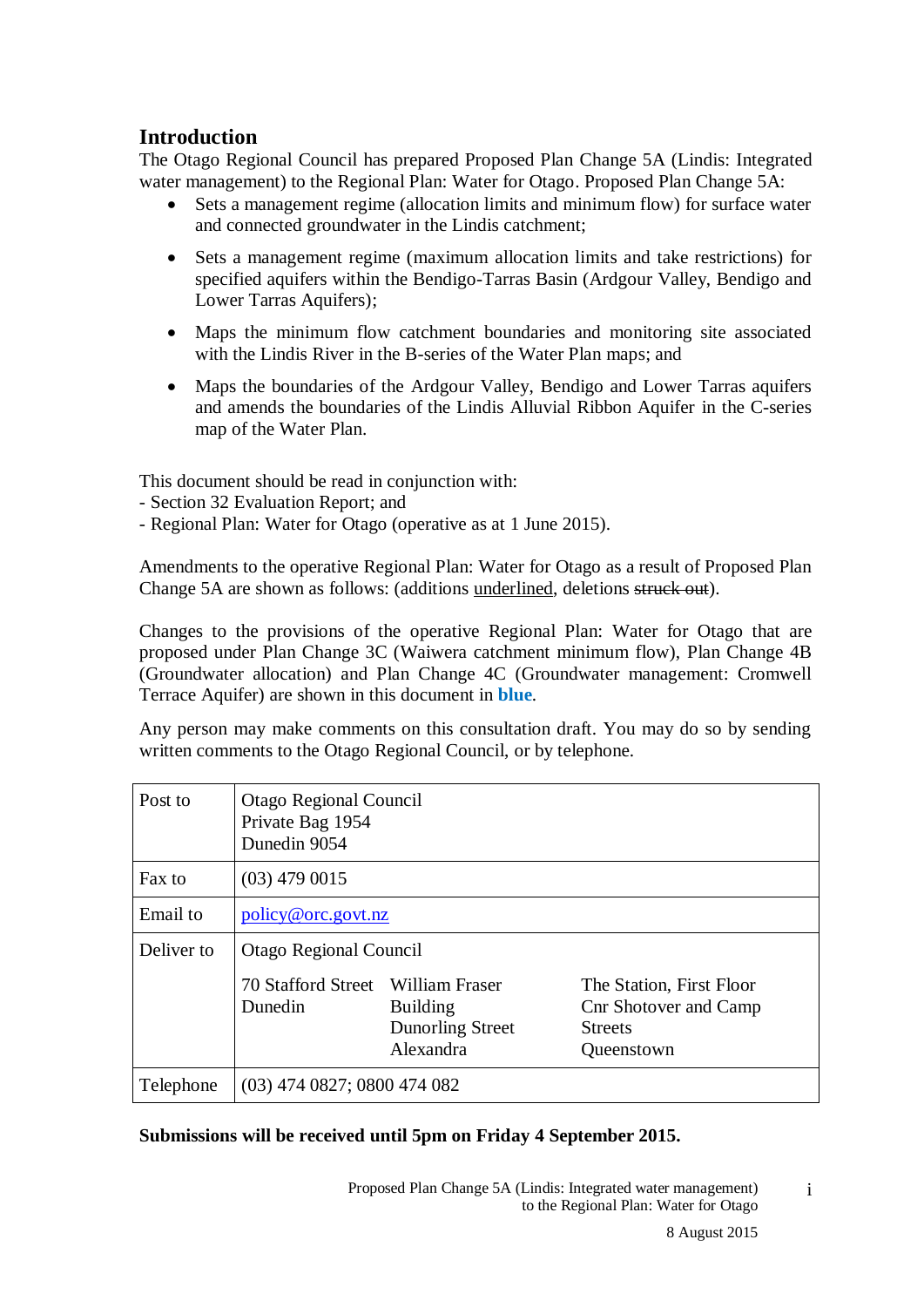#### Table of Contents

| * Regional Plan: Water for Otago operative as at 1 June 2015. |  |
|---------------------------------------------------------------|--|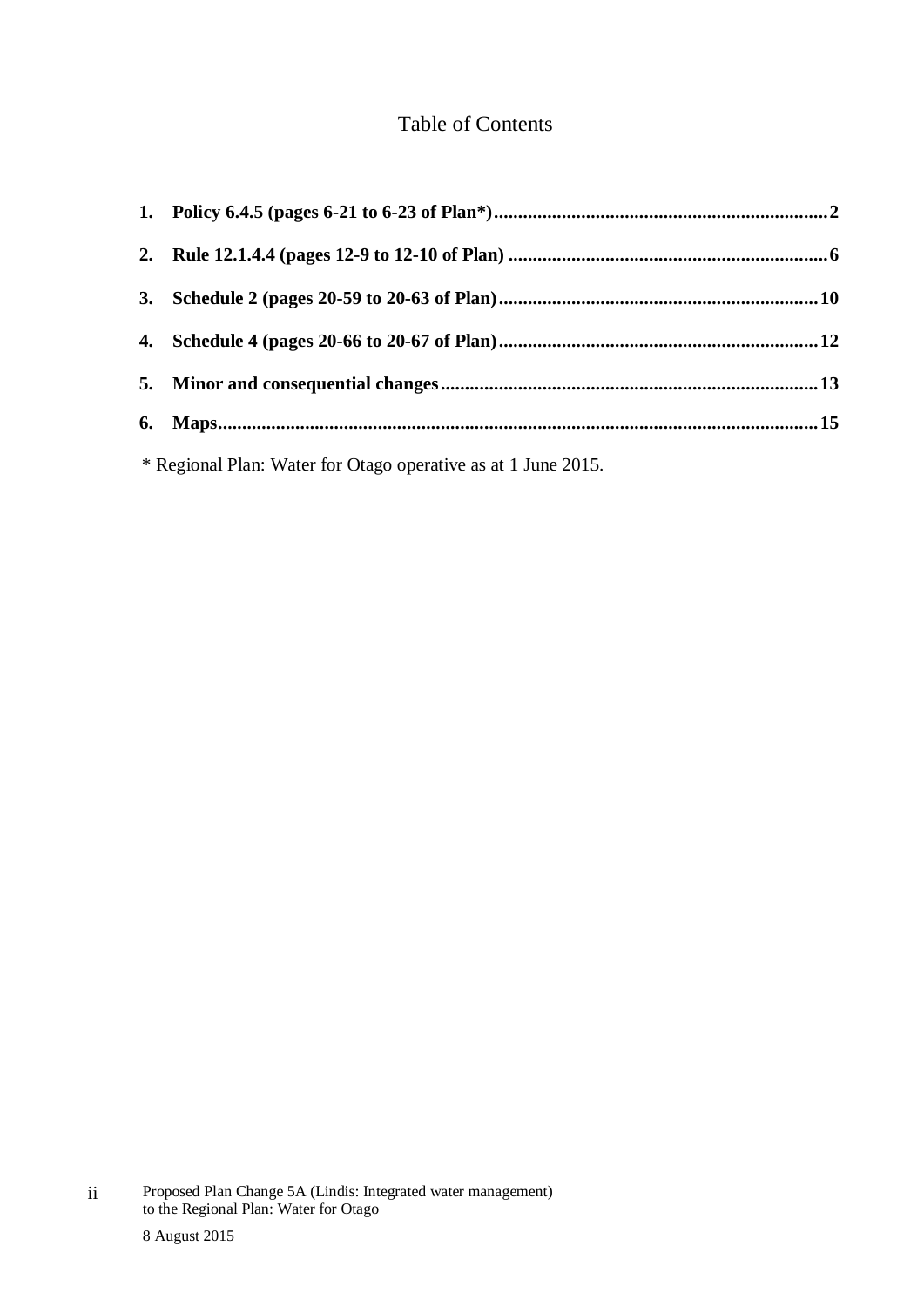### **6 Water Quantity**

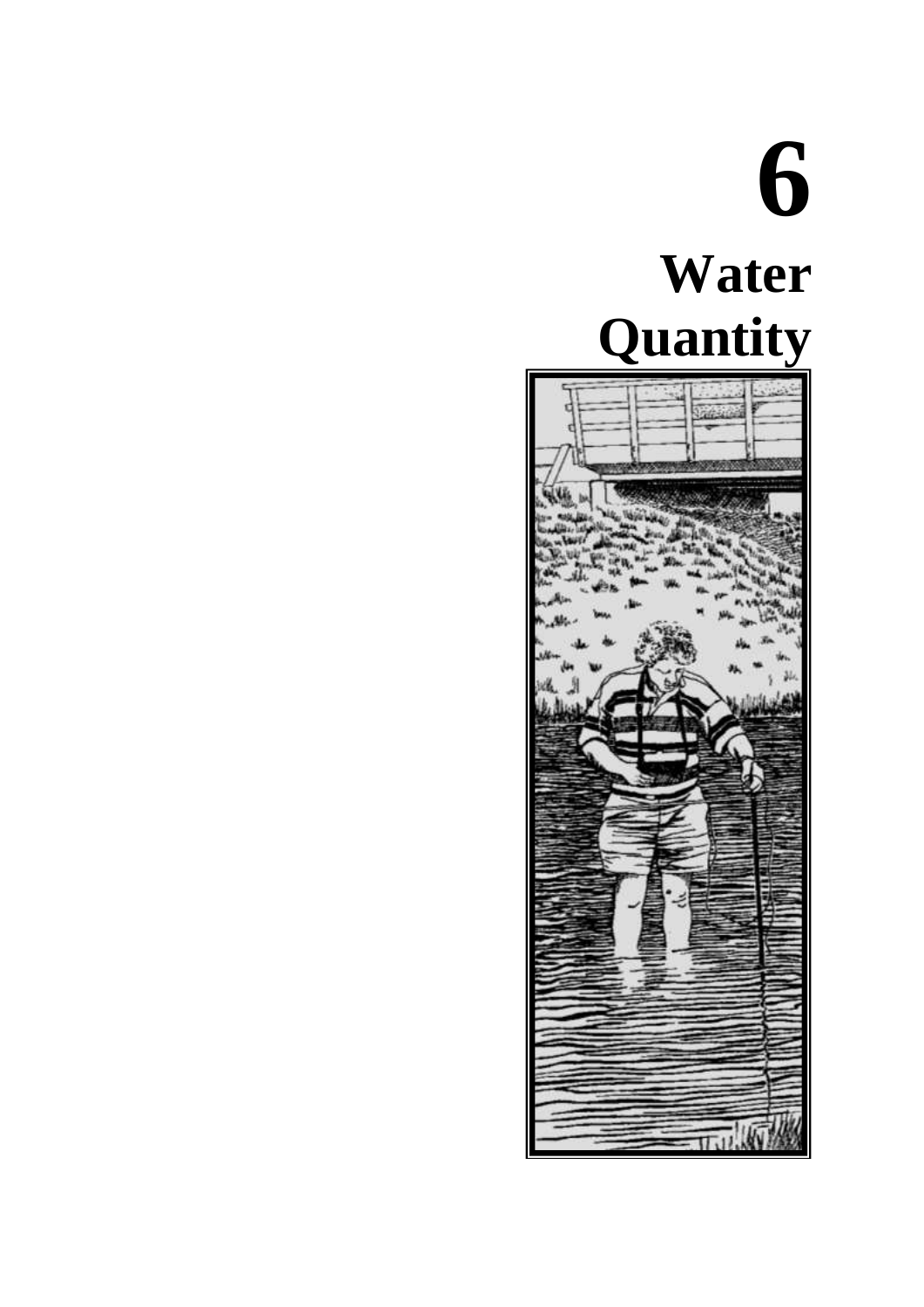#### **6.1 to 6.3** *[Unchanged]*

#### **6.4 Policies applying to the management of the taking of water**

#### **6.4.0 to 6.4.4** *[Unchanged]*

- **6.4.5 The minimum flows established by Policies 6.4.3, 6.4.4, 6.4.6, 6.4.9 and 6.4.10 will apply to resource consents for the taking of water, as follows:**
	- **(a) In the case of new takes applied for after 28 February 1998, upon granting of the consent; and**
	- **(b) In the case of any resource consent to take water from within the Taieri above Paerau and between Sutton and Outram, Welcome Creek, Shag, Kakanui, Water of Leith, Lake Hayes, Waitahuna, Trotters, Waianakarua, Pomahaka, Waiwera and Lake Tuakitoto catchment areas as defined in Schedule 2A, subject to the review of consent conditions under Sections 128 to 132 of the Resource Management Act; and**
	- **(c) In the case of any existing resource consent to take water from the Lindis catchment area, Luggate catchment area, Manuherikia catchment area (upstream of Ophir) and the Taieri catchment areas Paerau to Waipiata, Waipiata to Tiroiti and Tiroiti to Sutton, as defined in Schedule 2A, upon collective review of consent conditions within those catchments under Sections 128 to 132 of the Resource Management Act; and**
	- **(d) In the case of any existing resource consent to take water within a catchment area not specified in Schedule 2A, upon the establishment of a minimum flow set for the water body by a plan change, subject to the review of consent conditions under Sections 128 to 132 of the Resource Management Act.**

#### Explanation

- This policy provides for the application of minimum flows to consents as follows:
- 1. New takes are subject to minimum flow provisions when the consent is granted.
- 2. For resource consents to take from rivers within catchments specified in Schedule 2A, except for the Lindis, Luggate, Manuherikia (upstream of Ophir) and the Taieri between Paerau and Sutton, the minimum flow provisions apply, subject to the review of consent conditions under Sections 128 to 132 of the RMA.
- 3. For the Lindis, Luggate, Manuherikia (upstream of Ophir) and the Taieri between Paerau and Sutton, the minimum flows will not apply until after a collective review of the consents in the catchments. This will occur before 2021 if there is agreement by the holders of mining privileges (deemed permits) to adhere to the minimum flows, or on the expiry of the mining privileges on 2 October 2021. Where
- 2 Proposed Plan Change 5A (Lindis: Integrated water management) to the Regional Plan: Water for Otago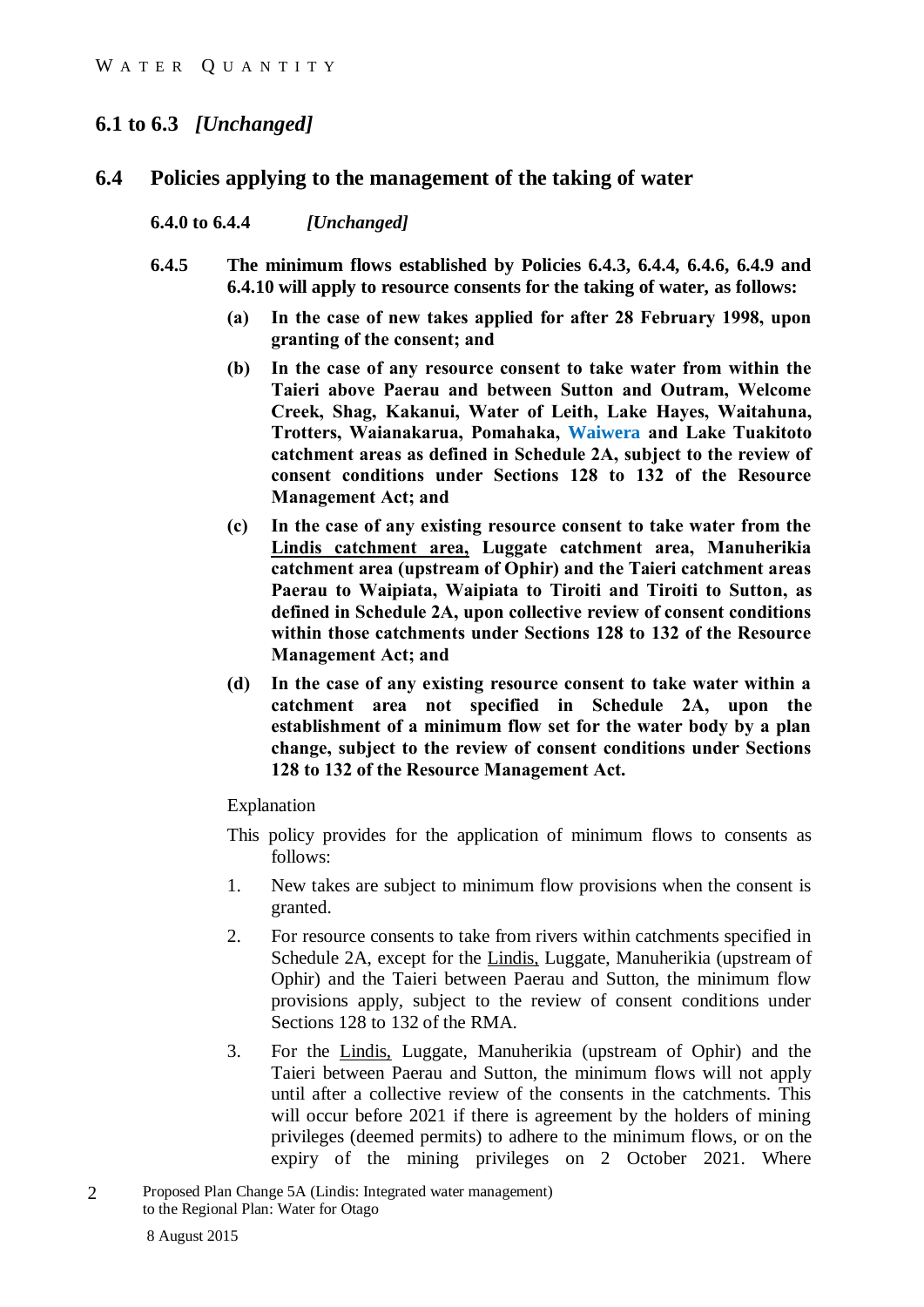environmental benefit will result from applying minimum flows to any resource consents (other than deemed permits) in these catchments, the review of those resource consent conditions may also occur earlier.

4. For resource consents to take from rivers within catchments not specified in Schedule 2A, the minimum flow provisions will apply from the operative date of a plan change setting the minimum flow for the river, subject to the review of consent conditions under Sections 128 to 132 of the RMA.

Reviews under Section 128 of the Resource Management Act will be undertaken simultaneously on all reviewable takes within each catchment, in the interests of equity.

In the case of mining privileges in respect of water (deemed permits, see Appendix 2) the Resource Management Act provides for their continuation without restriction, unless compensation is made, until they expire in 2021.

However, arrangements for the conversion of such permits to resource consents may be developed before that time. Alternatively, arrangements for voluntary adherence by deemed permit holders to the minimum flows may occur. Under voluntary arrangements, or conversion of deemed permits to resource consents, or in 2021, these resource consents or deemed permits will become subject to the minimum flows established by this Plan.

The process of consent review must be completed by 2 October 2021, allowing coordination with the review of any deemed permits that may be operating in an area.

#### **Principal reasons for adopting**

This policy is adopted to enable the minimum flow provisions of the Plan to be applied as soon as practicable to existing resource consents to take water.

In the Lindis catchment area, Luggate catchment area, Manuherikia catchment area (upstream of Ophir) and Taieri catchment areas between Paerau and Sutton, there is a very high proportion of mining privileges. Therefore the application of minimum flows to resource consents may be timed to coincide with their application to deemed permits (either through voluntary methods or in 2021). Where environmental benefit will result from applying minimum flows to any resource consents (other than deemed permits) in these catchments, the review of those resource consent conditions may also occur earlier.

In unscheduled catchments the minimum flows, once established and set by a plan change, will be applied to the reviewable consents in those catchments.

This will ensure that restricting water takes will result in actual environmental benefits.

*Rules: 12.1.4.2 to 12.1.5.1*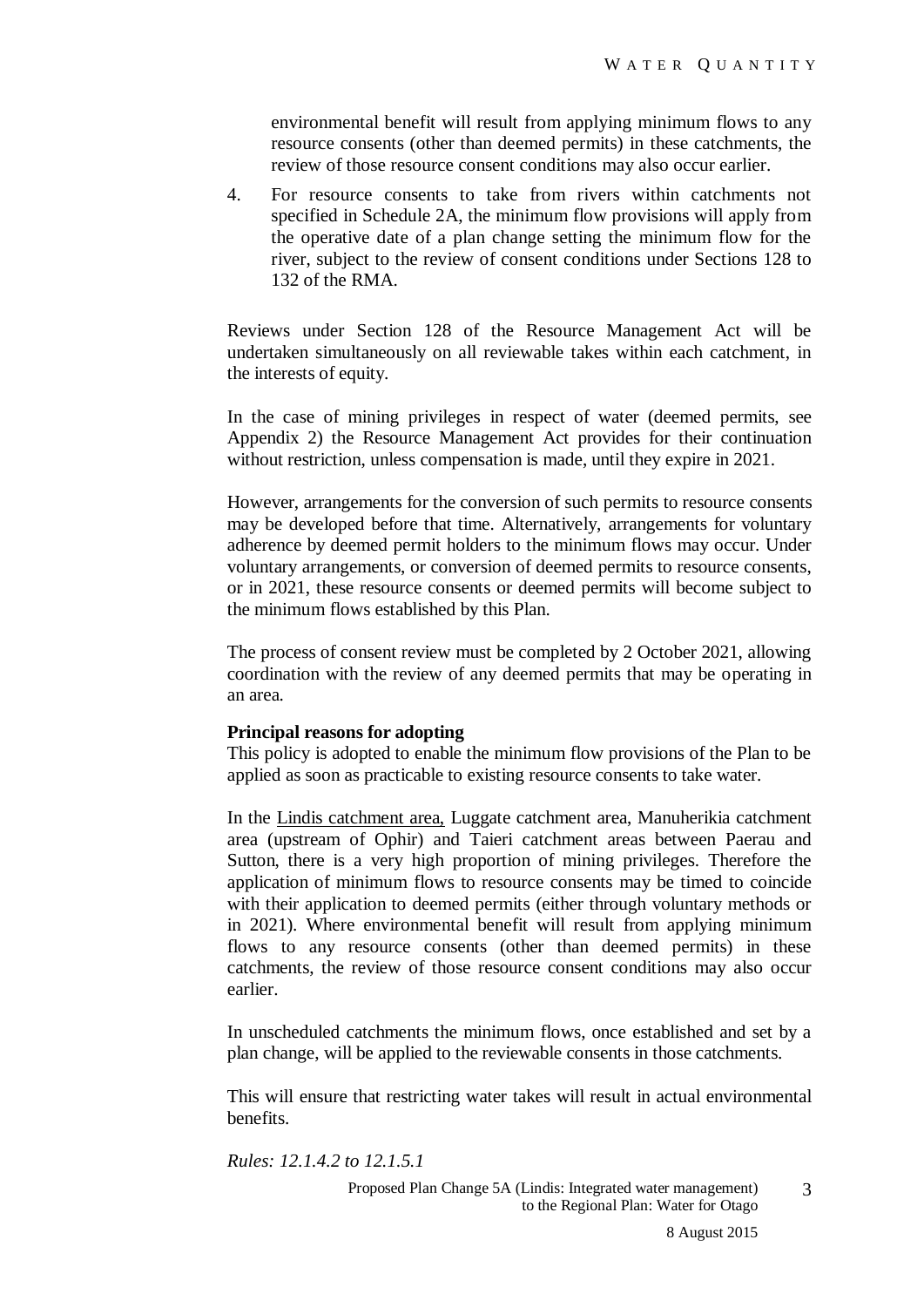*Other methods: 15.9.1.3, 15.9.1.4*

**6.4.6 to 6.7.8** *[Unchanged]*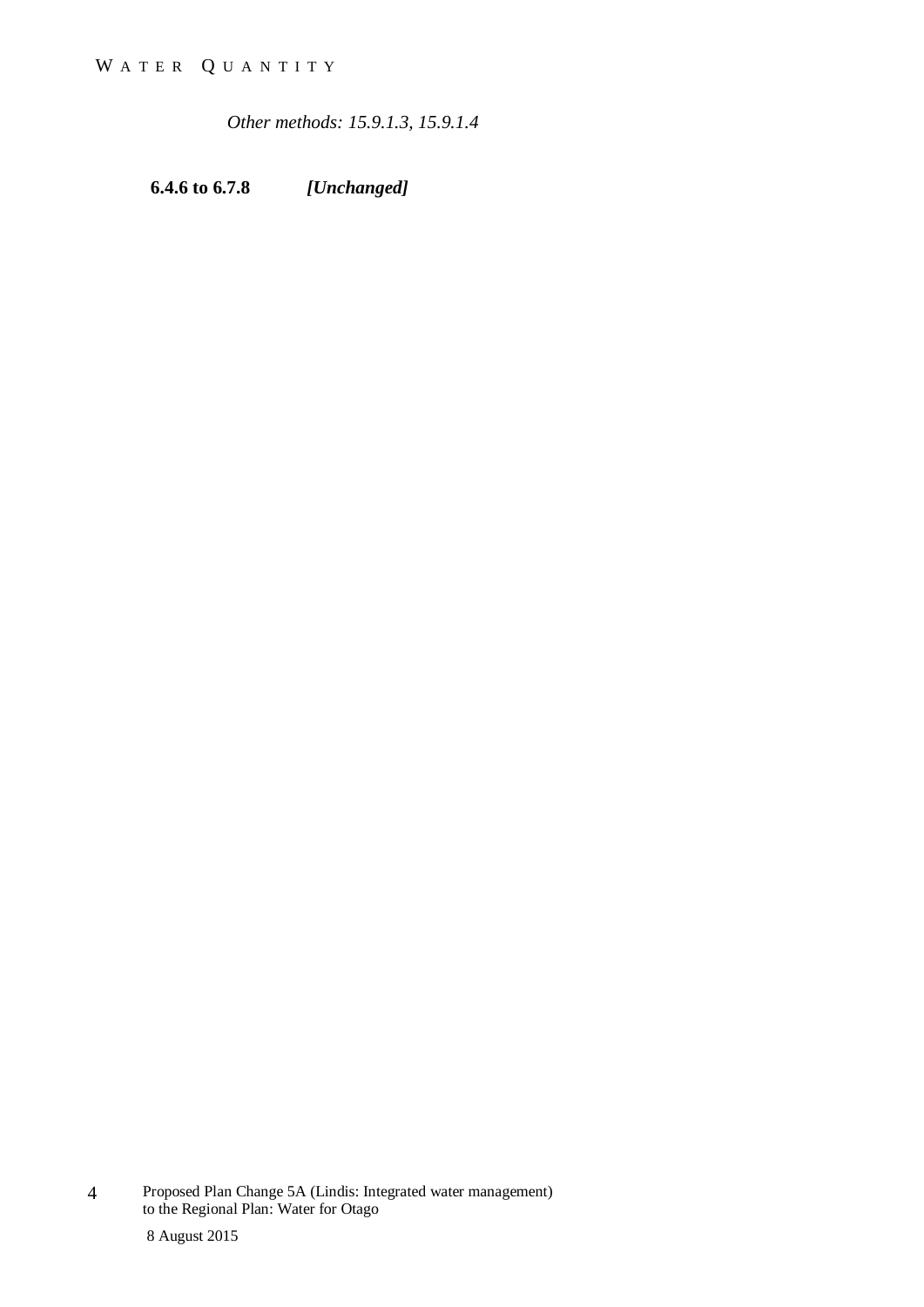### **12 Rules: Water Take, Use and Management**

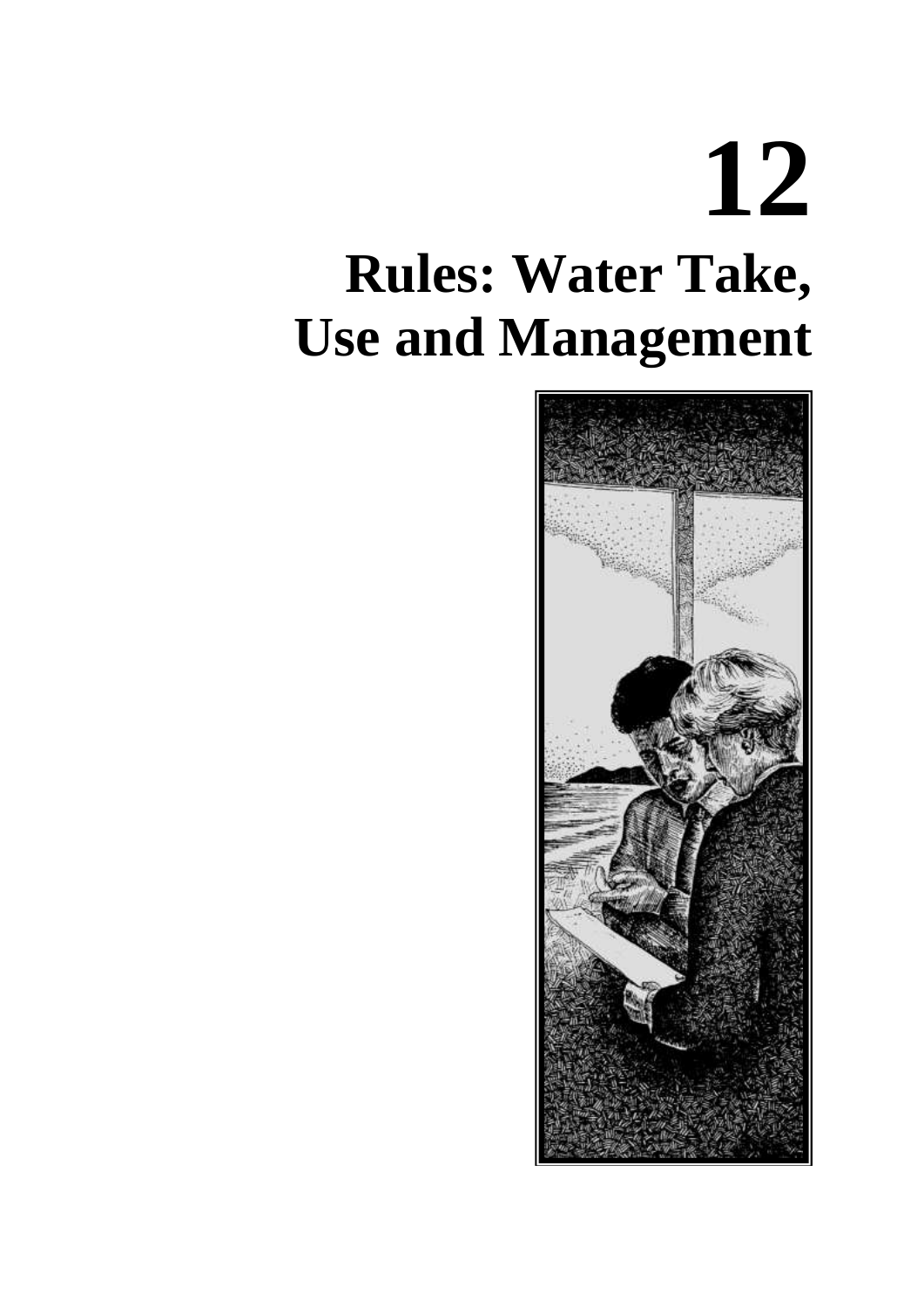#### **12.0.** *[Unchanged]*

#### **12.1.1 to 12.1.3** *[Unchanged]*

**12.1.4 Restricted discretionary activities: Resource consent required**

12.1.4.1 to 12.1.4.3 *[Unchanged]*

- 12.1.4.4 Taking and use of surface water as primary allocation applied for prior to 28 February 1998 in the following Schedule 2A catchments, shown on the B-series maps: Lindis Catchment, Luggate Catchment, Manuherikia Catchment Upstream of Ophir, Taieri Catchment Paerau to Waipiata, Taieri Catchment Waipiata to Tiroiti, and Taieri Catchment Tiroiti to Sutton:
	- (i) This rule applies to the taking of surface water, as primary allocation, in the above catchment areas, if the taking was the subject of a resource consent or other authority:
		- (a) Granted before 28 February 1998; or
		- (b) Granted after 28 February 1998, but was applied for prior to 28 February 1998; or
		- (c) Granted to replace a resource consent or authority of the kind referred to in paragraph (a) or (b).
	- (ii) Unless covered by Rule 12.1.1A.1, the taking and use of surface water to which this rule applies is a *restricted discretionary* activity. The matters to which the Otago Regional Council has restricted the exercise of its discretion are set out in Rule 12.1.4.8.
	- (iii) The minimum flows set out in Schedule 2A of this Plan for the above catchments shall affect the exercise of every resource consent or other authority, of the kind referred to in paragraph (i) of this rule, in the Lindis catchment area, Luggate catchment area, Manuherikia catchment area (upstream of Ophir) and Taieri catchment areas Paerau to Waipiata, Waipiata to Tiroiti and Tiroiti to Sutton, upon review of consent conditions.
	- (iv) The conditions of all such consents will be reviewed by the Otago Regional Council under Sections 128 to 132 of the Act to enable the minimum flows set by Schedule 2A to be met, the volume and rate of take to be measured in accordance with Policy 6.4.16 and the taking to be subject to Rule 12.1.4.9.
	- (v) The minimum flows set in Schedule 2A for the Lindis catchment area, Luggate catchment area, Manuherikia catchment area (upstream of Ophir) and Taieri catchment
- 6 Proposed Plan Change 5A (Lindis: Integrated water management) to the Regional Plan: Water for Otago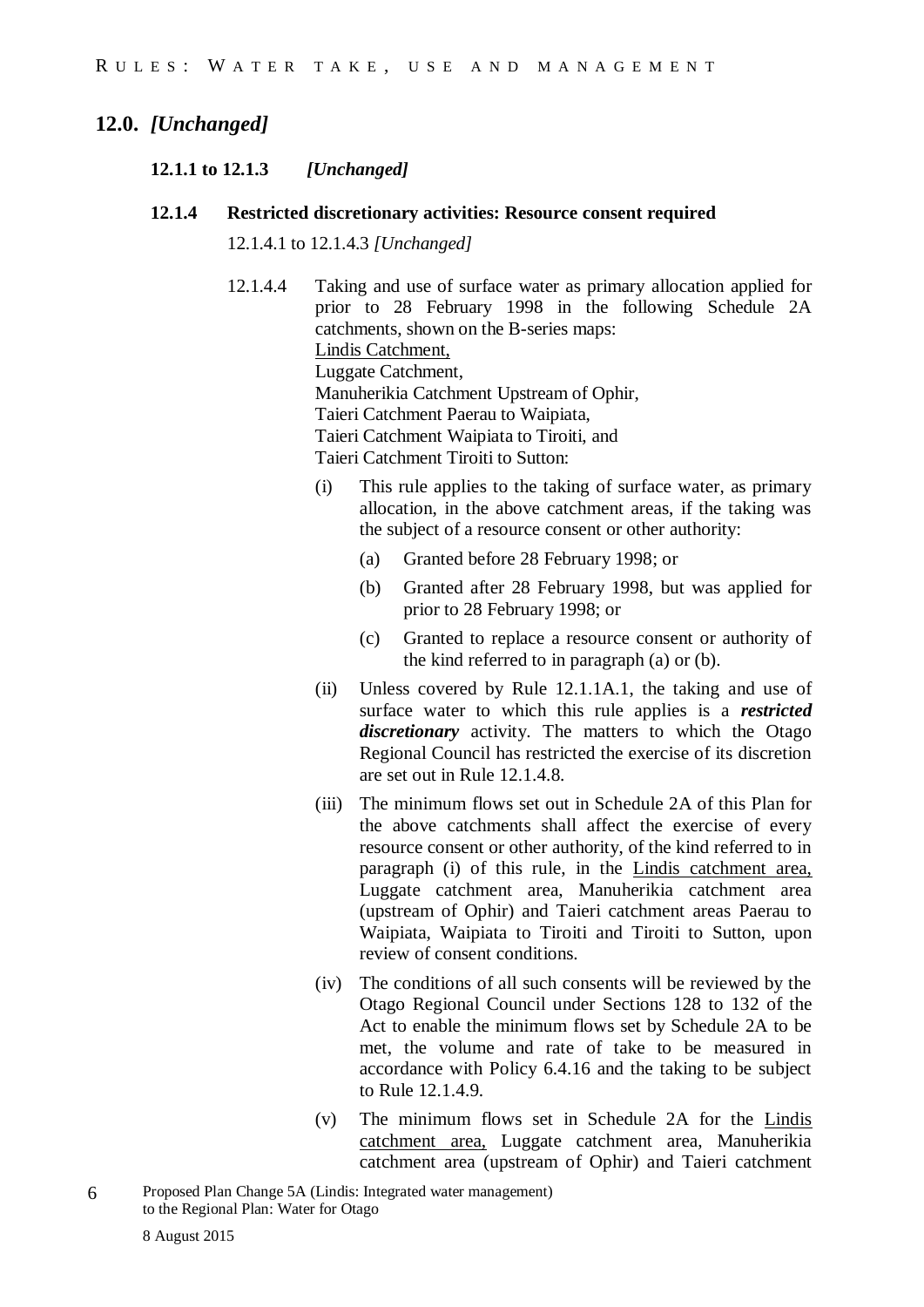areas Paerau to Waipiata, Waipiata to Tiroiti and Tiroiti to Sutton, shall not apply to any consents referred to in clause (i), paragraphs (a) to (c) of this rule until the review of consent conditions set out in clause (iv) of this rule occurs.

12.1.4.4A *[Repealed – 1 March 2012]*

12.1.4.5 to 12.1.4.9 *[Unchanged]*

**12.1.5 to 12.1.6** *[Unchanged]*

**12.2 to 12.11** *[Unchanged]*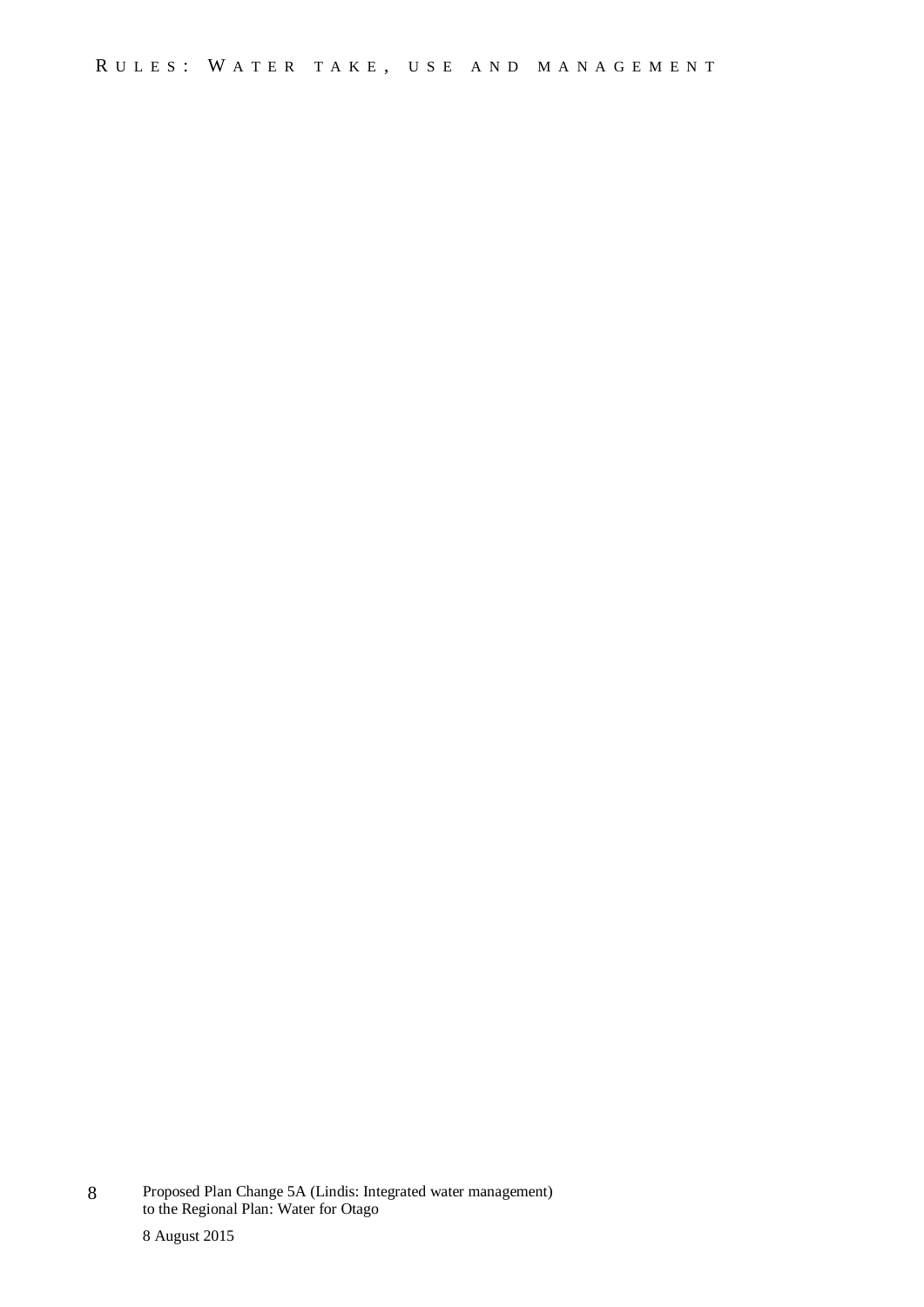# **20 Schedules**

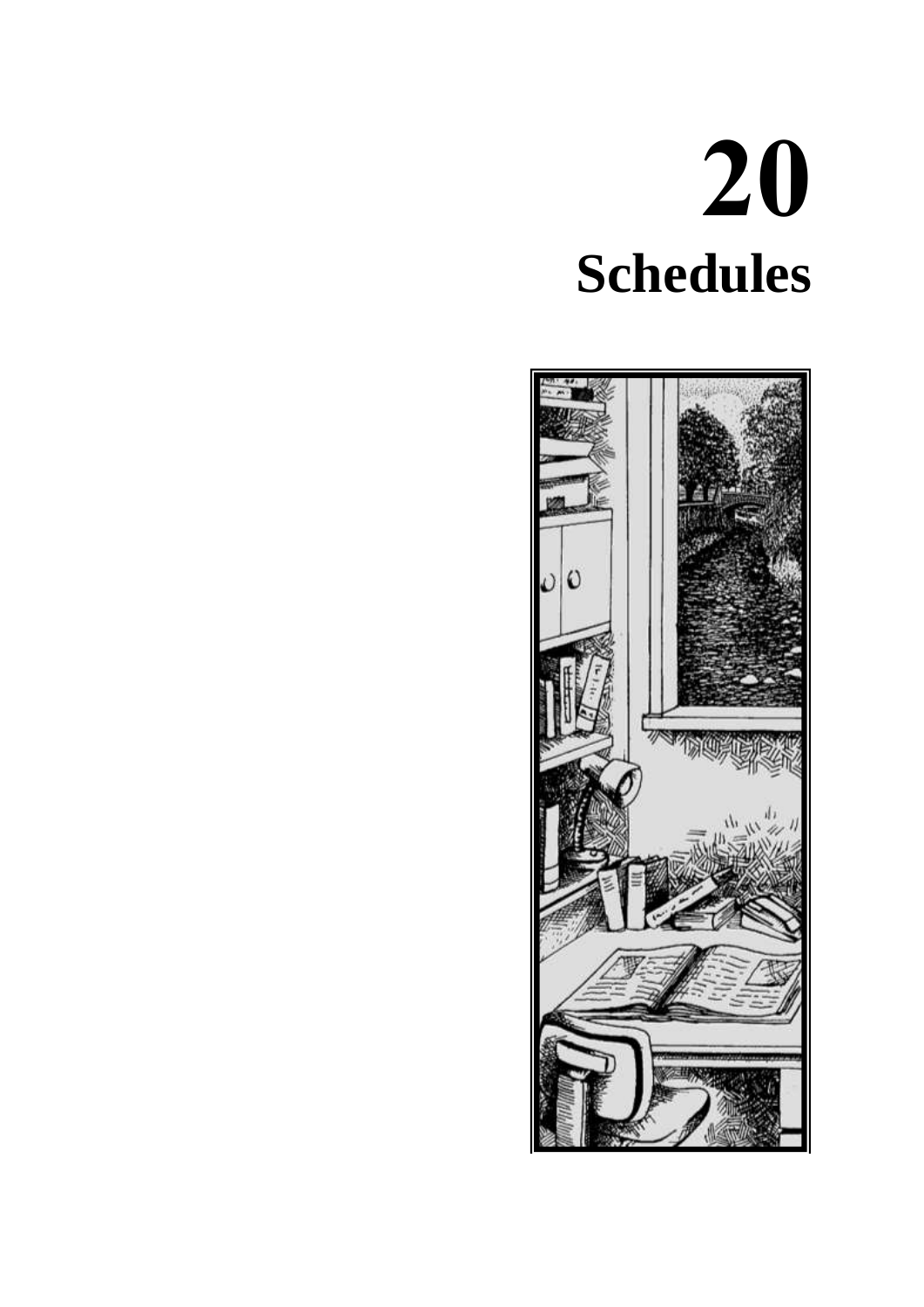**2A Schedule of specific minimum flows for primary allocation takes in accordance with Policy 6.4.3, and primary allocation limits in accordance with Policies 6.4.2(a) and 6.4.1A**

The following schedule:

- 1. …
- 2. …
- 3. The catchments in which the limit set by Policy 6.4.2(a) is exceeded by Policy 6.4.2(b) (as at 20 December 2008 8 August 2015) are the Kakanui, Lake Hayes, Lindis, Luggate, Manuherikia, Pomahaka, Shag and Taieri.

| <b>Catchment</b><br>(See the B-series<br>maps) | <b>Monitoring Site</b><br>(with MS number)<br><b>See the B-series</b><br>maps | <b>Minimum flow</b><br>(litres per second –<br>instantaneous<br>flow) | <b>Primary Allocation</b><br>Limits in accord with<br>Policy $6.4.2(a)$<br>(litres per second -<br>instantaneous flow) |
|------------------------------------------------|-------------------------------------------------------------------------------|-----------------------------------------------------------------------|------------------------------------------------------------------------------------------------------------------------|
| $\cdots$                                       |                                                                               |                                                                       |                                                                                                                        |
| <b>Lindis River</b>                            | <b>Ardgour Road</b>                                                           | 750 (1 October to                                                     | 1,000                                                                                                                  |
| <b>Catchment</b>                               | (MS 17)                                                                       | $31$ May)                                                             | <b>Lindis catchment from</b>                                                                                           |
|                                                |                                                                               |                                                                       | confluence with                                                                                                        |
|                                                |                                                                               | 1,600 (1 June to 30                                                   | Clutha/Mata-Au to                                                                                                      |
|                                                |                                                                               | September)                                                            | headwaters                                                                                                             |

**…**

#### **2B Schedule of supplementary allocation blocks and specific minimum flows in accordance with Policy 6.4.9(c)**

| <b>Catchment</b><br>(See the B-series maps)<br>& Supplementary Block<br><b>Number</b> | <b>Minimum Flow</b><br>(litres per second – instantaneous)<br>flow) at the monitoring site $(s)$<br>(See the B-series maps) | <b>Supplementary</b><br><b>Allocation Block</b><br>(litres per second –<br>instantaneous flow) |  |
|---------------------------------------------------------------------------------------|-----------------------------------------------------------------------------------------------------------------------------|------------------------------------------------------------------------------------------------|--|
| $\ddotsc$                                                                             |                                                                                                                             |                                                                                                |  |
| Lindis catchment                                                                      | May to November: 2200                                                                                                       | 500                                                                                            |  |
| (first supplementary                                                                  | Ardgour Road (MS 17)                                                                                                        |                                                                                                |  |
| allocation block)                                                                     | December to April: 1600                                                                                                     | 500                                                                                            |  |
|                                                                                       | Ardgour Road (MS 17)                                                                                                        |                                                                                                |  |
| <b>Lindis catchment</b>                                                               | May to November: 2700                                                                                                       | 500                                                                                            |  |
| (second supplementary                                                                 | Ardgour Road (MS 17)                                                                                                        |                                                                                                |  |
| allocation block)                                                                     | December to April: 2100                                                                                                     | 500                                                                                            |  |
|                                                                                       | Ardgour Road (MS 17)                                                                                                        |                                                                                                |  |

**…**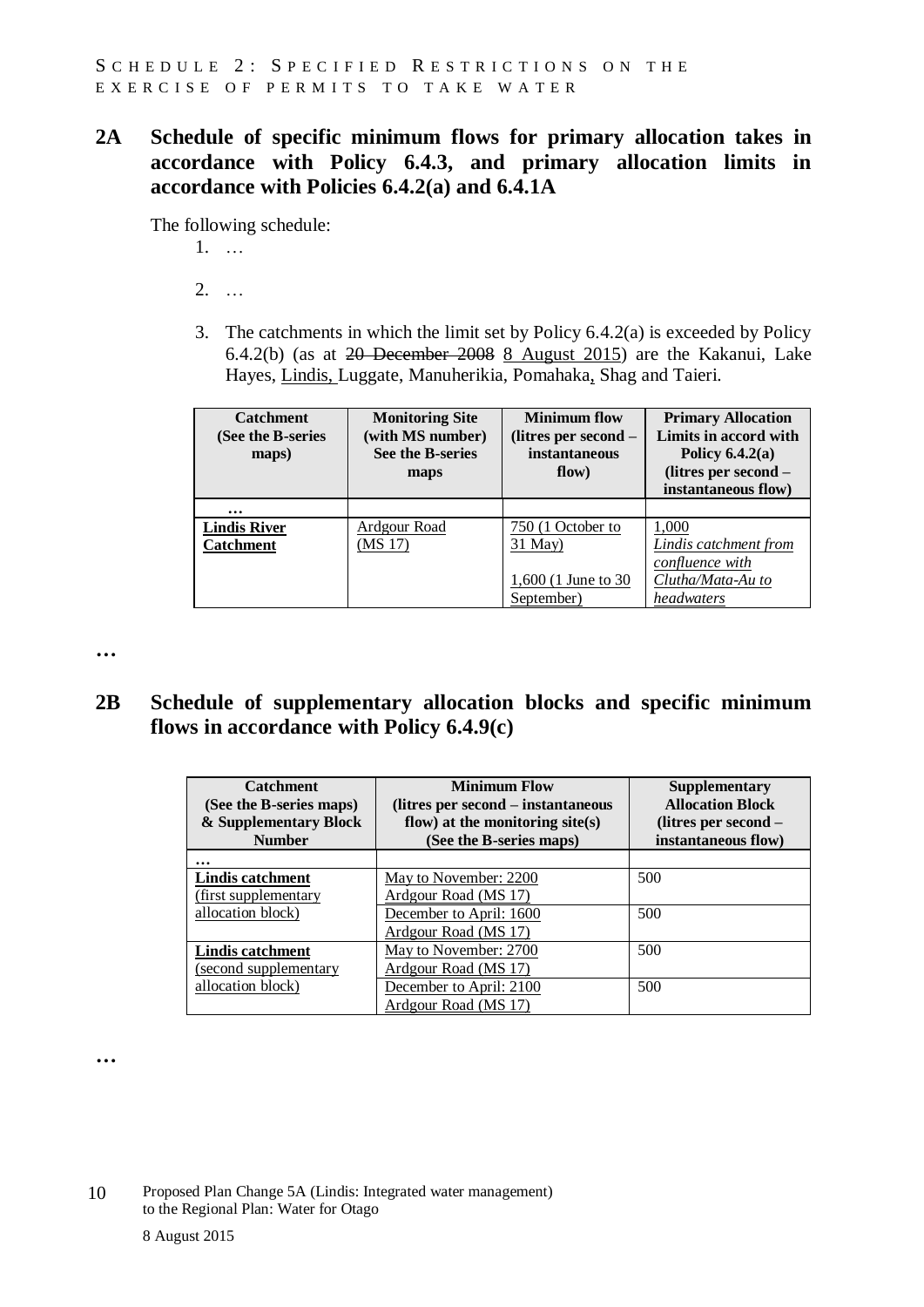**2C Schedule of aquifers where groundwater takes are to be considered as primary allocation, and subject to minimum flows of specified catchments in accordance with Policy 6.4.1A**

| <b>Aquifer Name</b>                             | Map<br><b>Reference</b>           | Catchment to which primary or supplementary<br>allocation limits apply, and minimum flows may<br>$apply*$ |
|-------------------------------------------------|-----------------------------------|-----------------------------------------------------------------------------------------------------------|
| Kakanui-Kauru<br><b>Alluvium Aquifer</b>        | C <sub>17</sub> & C <sub>18</sub> | Kakanui catchment*                                                                                        |
| <b>Shag Alluvium</b><br><b>Aquifer</b>          | C19                               | Shag catchment*                                                                                           |
| <b>Lindis Alluvial</b><br><b>Ribbon Aquifer</b> | C <sub>5</sub> & C <sub>6</sub>   | Lindis catchment $*$                                                                                      |
| Cardrona Alluvial<br><b>Ribbon Aquifer</b>      | C2 & C3                           | Cardrona catchment upstream of the Mount Barker<br>recorder site**                                        |
| <b>Lowburn Alluvial</b><br>Ribbon Aquifer       | C <sub>7</sub>                    | Lowburn Stream**                                                                                          |
| Pomahaka Alluvial<br><b>Ribbon Aquifer</b>      | C <sub>22</sub> & C <sub>23</sub> | Pomahaka catchment*                                                                                       |

\* as given in Schedules 2A and 2B.<br>\*\* as provided for by Policies 6.4.2.6

as provided for by Policies  $6.4.2$ ,  $6.4.3$  and  $6.4.9$ .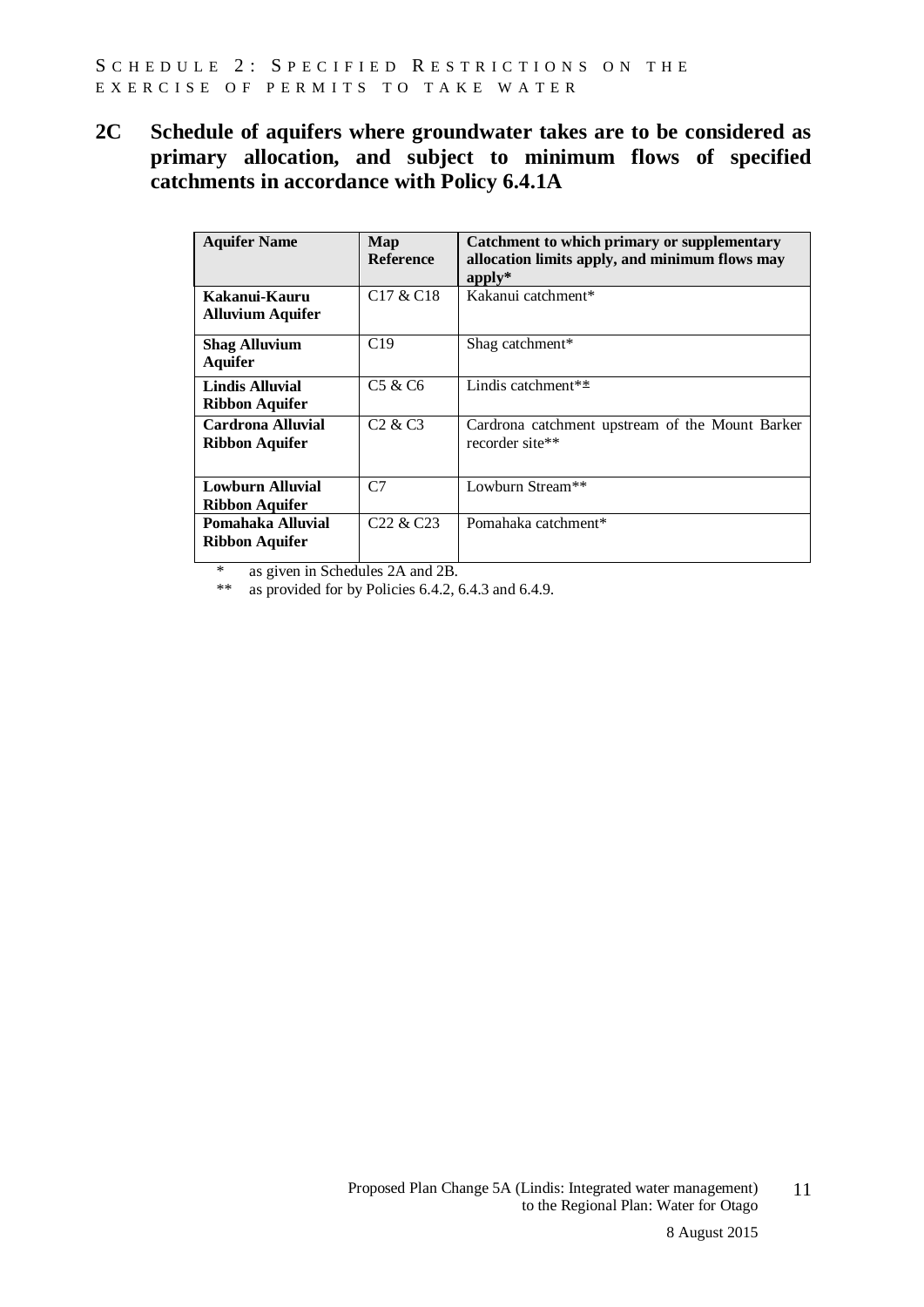#### **4. Schedule of** the allocation and restriction regime for **groundwater**

This schedule sets out restrictions that apply to the taking of groundwater from certain aquifers in Otago.

Schedule 4A identifies maximum allocation limits for the taking of groundwater from aquifers identified in the C-series maps, in accordance with Policy 6.4.10A2 of this Plan. Schedule 4B.1 identifies water levels at which the taking of groundwater will be restricted in accordance with Policy 6.4.10A1 of this Plan. Schedule 4C identifies matters to be considered when making additions to these schedules through a plan change.

#### **4A Maximum allocation limits for groundwater takes from aquifers**

| <b>Aquifer Name</b>             | <b>Map Reference</b>     | <b>Maximum Allocation Limit</b><br>(million cubic metres per year) |
|---------------------------------|--------------------------|--------------------------------------------------------------------|
| <b>Ardgour Valley Aquifer</b>   | C <sub>6</sub>           | 0.19                                                               |
| Bendigo Aquifer                 | C <sub>6</sub>           | <u>29</u>                                                          |
| <b>Cromwell Terrace Aquifer</b> | C7                       | 4                                                                  |
| Lower Tarras Aquifer            | C5 & C6                  | 18.8                                                               |
| North Otago Volcanic Aquifer    | $C15, C16, C17$ &<br>C18 |                                                                    |

#### **4B Restrictions for groundwater takes**

#### **4B.1** *[Unchanged]*

#### **4B.2 Restrictions for aquifers connected to Lake Dunstan or the main stem of the upper Clutha River/Mata-Au**

Takes from aquifers that are hydraulically connected to Lake Dunstan or the main stem of the Clutha River/Mata-Au above Lake Dunstan are subject to the following restrictions, which are intended to maintain lake levels.

| <b>Aquifer Name</b>             | <b>Map Reference</b>    | <b>Restriction</b>                                                                        |
|---------------------------------|-------------------------|-------------------------------------------------------------------------------------------|
| Bendigo Aquifer                 | $\underline{\text{C6}}$ | There shall be no take for irrigation purposes<br>between 1 May and 31 August .inclusive. |
| <b>Cromwell Terrace Aquifer</b> | C7                      | Other restrictions may be imposed on                                                      |
| Lower Tarras Aquifer            | C5 & C6                 | resource consents to help maintain lake<br>levels.                                        |

<sup>12</sup> Proposed Plan Change 5A (Lindis: Integrated water management) to the Regional Plan: Water for Otago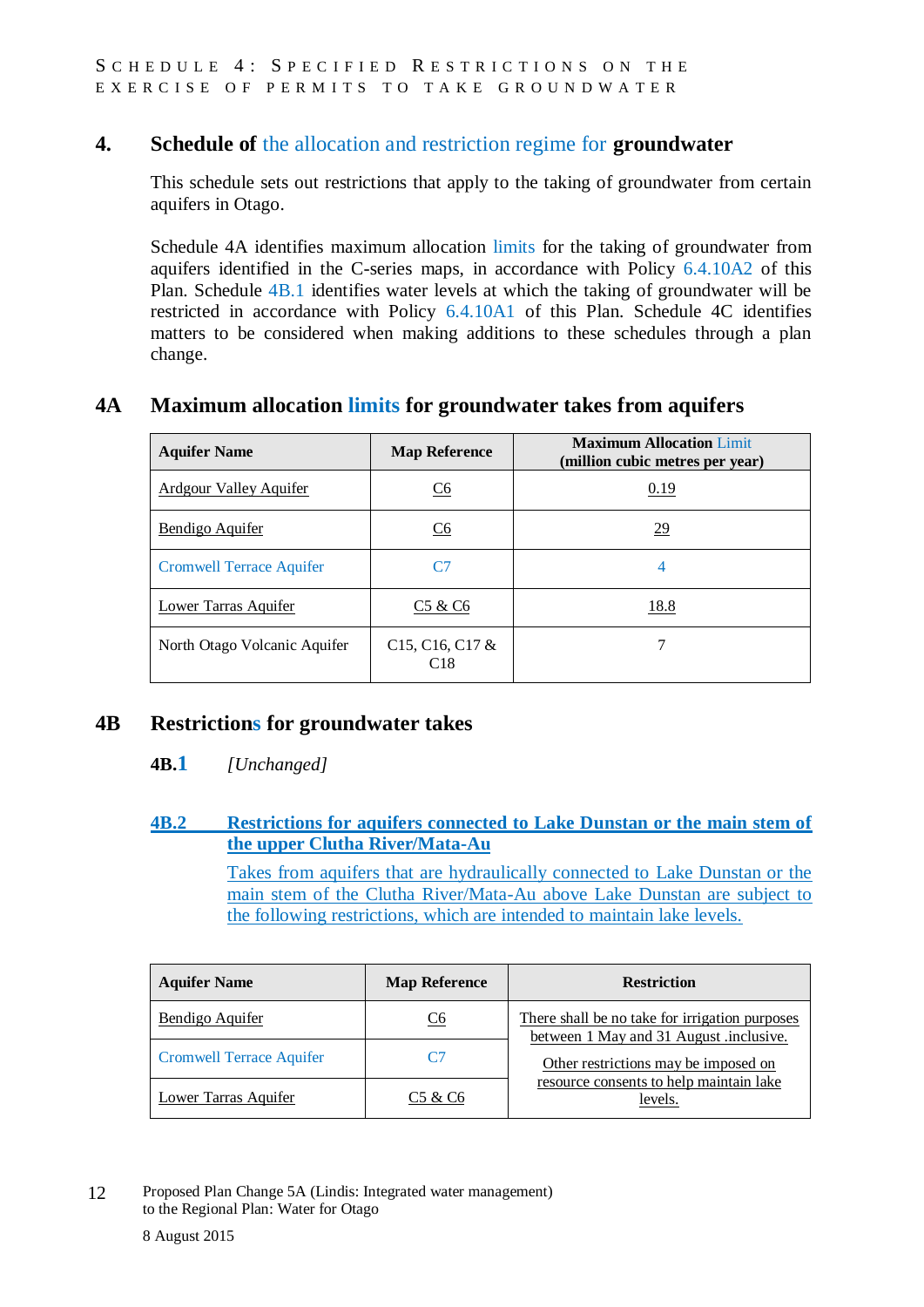| <b>Plan</b><br><b>Provision</b> | <b>Detail of proposed change</b>                                                                                                                                                                                                                                                                                                                                                                                                                                                  |                      |                                               |                                               |
|---------------------------------|-----------------------------------------------------------------------------------------------------------------------------------------------------------------------------------------------------------------------------------------------------------------------------------------------------------------------------------------------------------------------------------------------------------------------------------------------------------------------------------|----------------------|-----------------------------------------------|-----------------------------------------------|
| Page numbers                    | Update page numbers.                                                                                                                                                                                                                                                                                                                                                                                                                                                              |                      |                                               |                                               |
| Footers                         | Change footer to read "Regional Plan: Water for Otago (Updated to<br>$\langle$ date to be inserted $\rangle$ ".                                                                                                                                                                                                                                                                                                                                                                   |                      |                                               |                                               |
| Title page                      | Change the date to read "Updated to $\langle$ <i>date to be inserted</i> $\rangle$ ".                                                                                                                                                                                                                                                                                                                                                                                             |                      |                                               |                                               |
| <b>ISBN</b> number              | Obtain new ISBN numbers for Regional Plan: Water for Otago.                                                                                                                                                                                                                                                                                                                                                                                                                       |                      |                                               |                                               |
| Chronicle of<br>key events      | Add the following to the end of table:                                                                                                                                                                                                                                                                                                                                                                                                                                            |                      |                                               |                                               |
|                                 | <b>Key event</b>                                                                                                                                                                                                                                                                                                                                                                                                                                                                  | <b>Date notified</b> | <b>Date decisions</b><br>released             | Date operative                                |
|                                 | Plan Change 5A (Lindis:<br>Integrated water management) to<br>the Regional Plan: Water                                                                                                                                                                                                                                                                                                                                                                                            | 8 August 2015        | $\triangle$ Date to be<br><i>inserted&gt;</i> | $\triangle$ Date to be<br><i>inserted&gt;</i> |
| section 1.4                     | <u>Proposed Plan Change 5A (Lindis: Integrated water management) sets</u><br>minimum flows and allocation limits for the Lindis River and sets<br>maximum allocation limits for the Ardgour Valley, Bendigo and Lower<br><u>Tarras aquifers. It was notified on 8 August 2015, and a total of </u><br>submissions and  further submissions were received. Following the<br>hearing, decisions on submissions received were released on  . Plan<br>Change 5A was made operative on |                      |                                               |                                               |
| Schedule 2A                     | Amend Schedule 2A as follows to provide greater consistency:<br>List the catchments in alphabetical order<br>Include the names of the flow monitoring sites as shown on the<br>$\bullet$<br>B-series of the Water Plan Maps.                                                                                                                                                                                                                                                      |                      |                                               |                                               |
| Schedule 2B                     | Amend Schedule 2B as follows to provide greater consistency:<br>List the catchments in alphabetical order<br>Include the names of the flow monitoring sites as shown on the<br>B-series of the Water Plan Maps.                                                                                                                                                                                                                                                                   |                      |                                               |                                               |
| Water Plan<br>Maps              | Amend "Map B Index – Minimum Flow Catchment Boundaries and<br>Monitoring Sites" to include the new Maps B6 and B7.                                                                                                                                                                                                                                                                                                                                                                |                      |                                               |                                               |
|                                 | Amend "Map C Index – Aquifers, " to include the new Maps C5 and<br>C6<br>Update references in title to all Map C series, including reference to<br>Schedule 4.                                                                                                                                                                                                                                                                                                                    |                      |                                               |                                               |

#### **Table of minor and consequential changes**